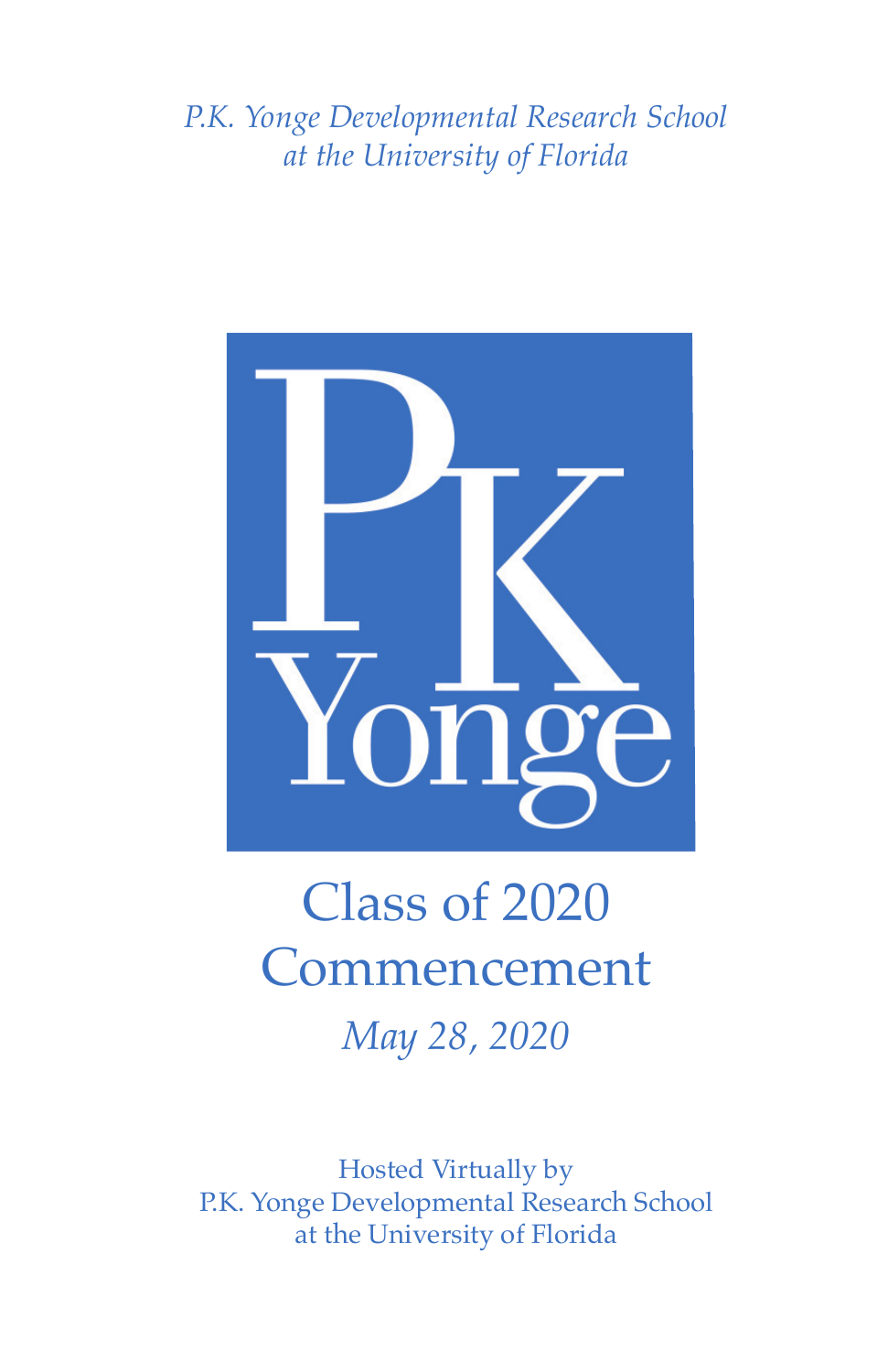# Commencement Ceremony

*P.K. Yonge Developmental Research School at the University of Florida*

| Valedictorian Remarks Ms. Ghaidaa Ebrahim                                 |
|---------------------------------------------------------------------------|
| Presentation of the Class of 2020 Ms. Mollie Bryen<br>Mrs. Megan Koppitch |
|                                                                           |
|                                                                           |
|                                                                           |

#### *Post-Ceremony*

Senior Movie.................................. *produced by* Spencer Gregory Farewell............................................................... from Mr. Jim Bice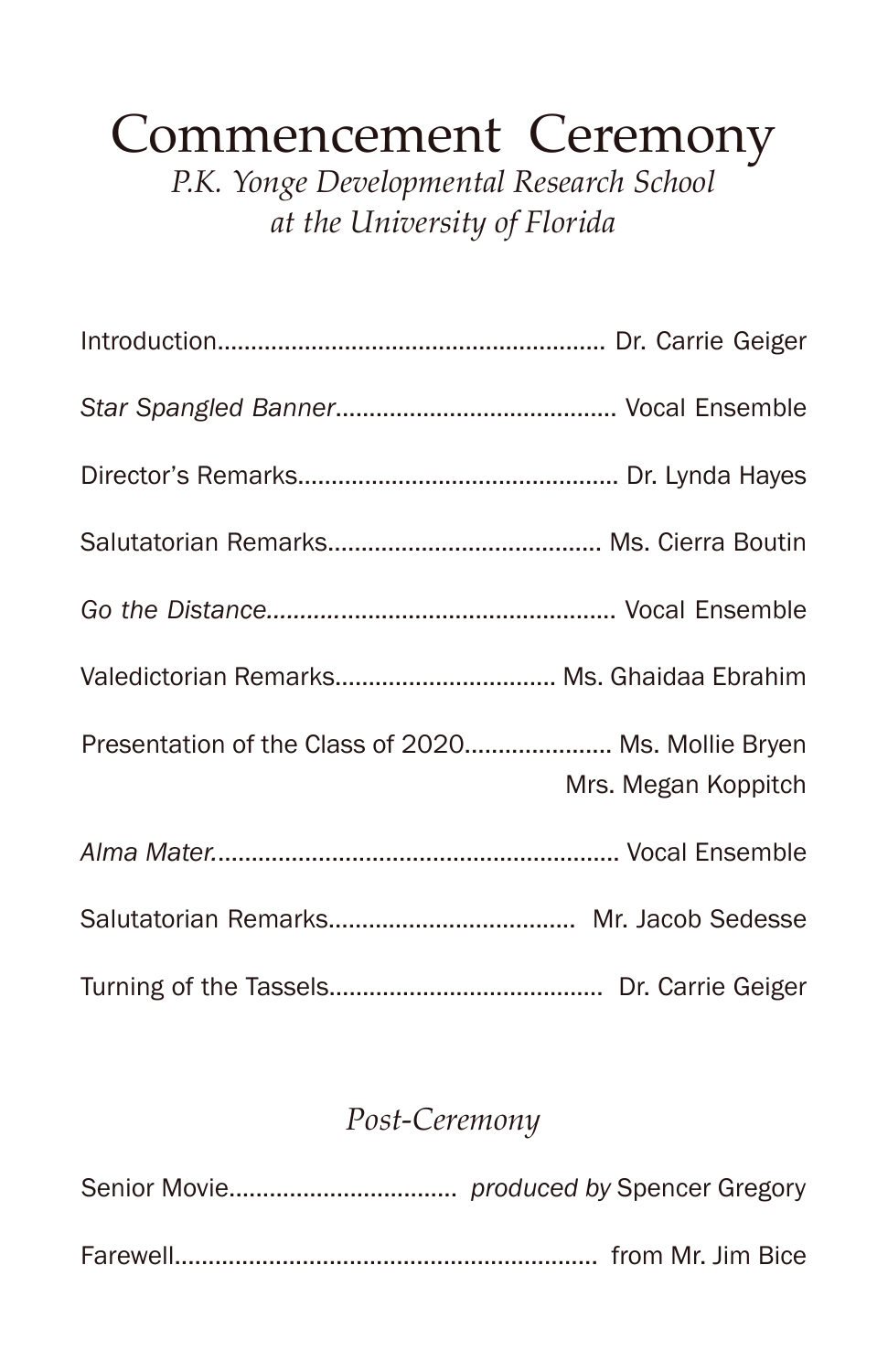#### P.K. Yonge Developmental Research School Class of 2020

Joel Adcock Dylan Allen Destin Altenhof Kacie Bailey Miranda Barnes Andrew Barton Kaitlyn Bates Cierra Boutin Andrea Burgos-Villanueva Danny Burroughs Jacari Byrd Jacobi Byrd Katrina Cabansay Samantha Caldwell Angelica Camacho Christopher Carenza Raymond J. Cason Kyle Chappell Kevin Concha Justin Conklin Collin Crews Benjamin Crippen Christina Crosby Jake Davis Daniel Dawson Aurora Delgado Noah Deloach

Gwendolyn Dennis Taylor Doering Laura Doles Grant Dycus Josiah Dye Ghaidaa Ebrahim Maya Emmanuel Ivan Esguerra Nicholas Eunice Valeria Febo-Tirado Aleah Freeze Abigail Freidin Jackson Fugate Scott Geon Bella Glenn Santiago Gonzalez-Pola Juliana Greer Spencer Gregory Meakila Guinocor Ana Hanson Jayden Herron Hailey Horn Keenan Hubbard Kayla Israel Alicia Jean-Charles Brandon Jenkins Christian Jones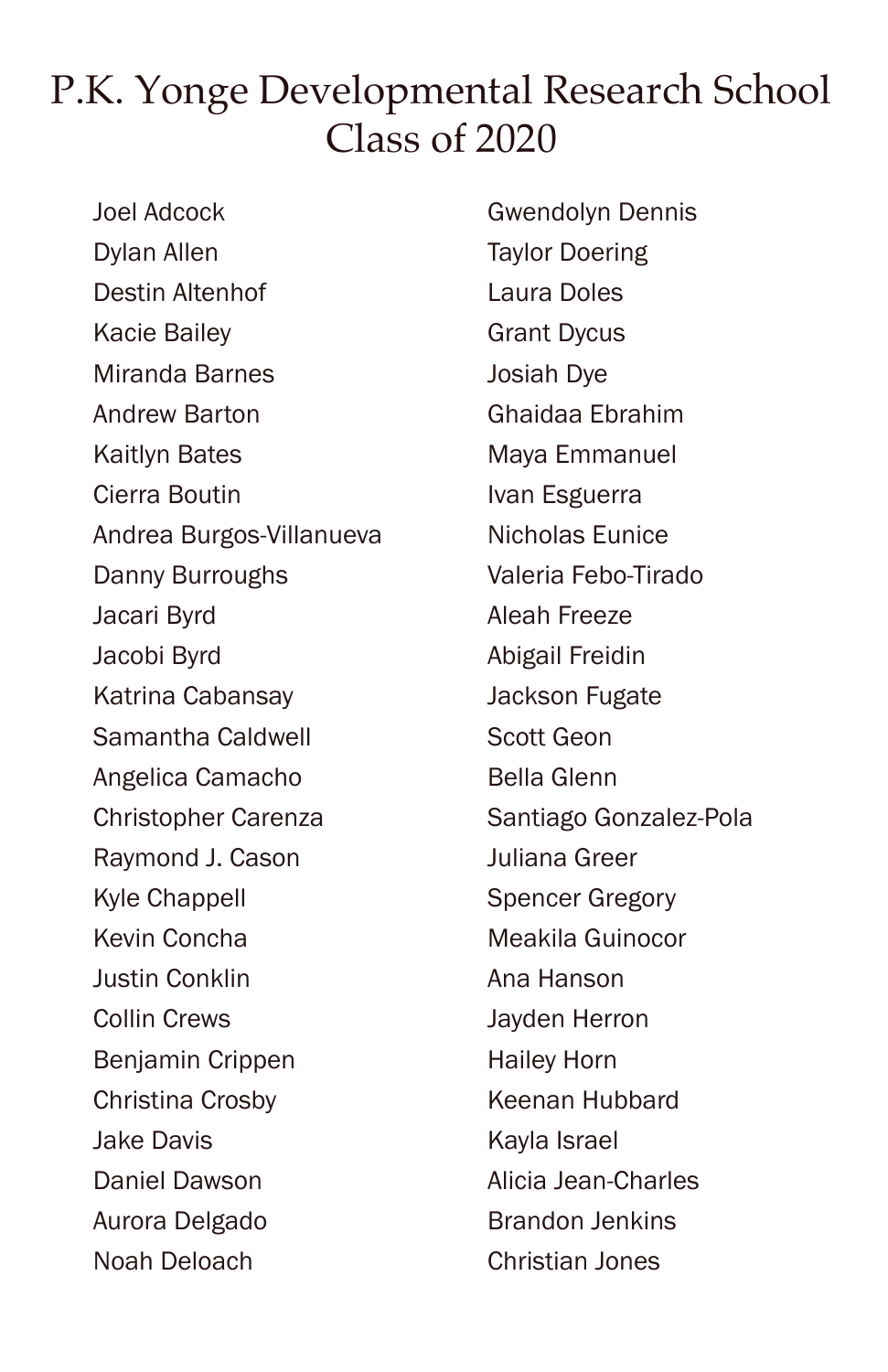### P.K. Yonge Developmental Research School Class of 2020

Kaeman Jones Aiden Jose Jadon Kennard James Kovar Lucinda Labrada Sa'myra Lee Teah Leggon Gabriella Leiva Lorenzo Lugo Joseph MacDonald Maria De Moura Martins Deontae Mavin Austin McClain Preston McClintock Emory McKnight-Scott Logan McKnight-Scott Dariannie Merced-Calderon Courtney Moore Janelle Morant Cheyenne Mortimer Jukhari Mosley Taylor Owens Akash Patel Adrian Perez Victor Perez Luiz Perez-Caldwell Nikaiya Pitt

Julia Polefko Douglas Poole Matthew Jack Poppell Mary Catherine Rocha Madeline Sager Jorgen Salazar Grace Schackow Jacob Sedesse Lain Shahboz Ellie Shreve Jeffrey Simmons Cody Smith Ariel Snyder Greyson Stoke Benjamin Taylor Joshua Taylor Sachin Thakor Arianna Thornton Colby Toner Tamia Vanover Aleksander Wade Patryk Weller Ethan Whelan Samantha White Davaris Williams Stephen Wise Rachel Zuckerman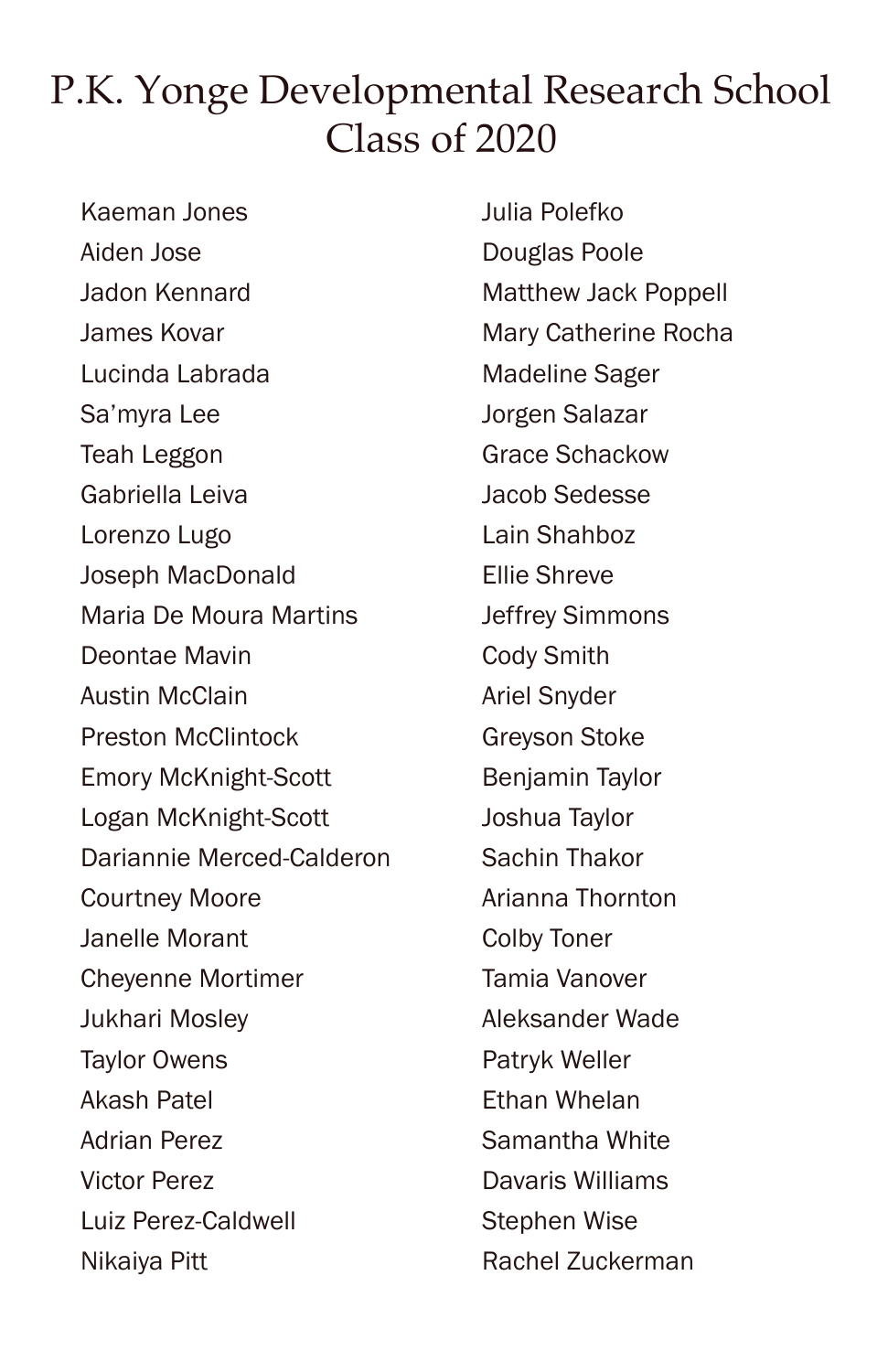# Honor Regalia

Salutatorian - medal Valedictorian - medal Highest Honors - gold stole High Honors - white stole Honors - red stole Community Service - silver cord Dual Graduate (P.K. Yonge/Santa Fe College) - blue/white cord Global Scholar Award - medal Hispanic Honor Society - red/gold cord International Thespian Society - pin P.K. Yonge Lifer - orange/white/blue cord Mu Alpha Theta - blue/gold cord National Art Honor Society - rainbow cord National Honor Society - gold cord Poetry Out Loud Award - yellow/blue/white Seal of Biliteracy - medal Student Athlete - white cord Tri-M Music Honor Society - pink cord

### Clubs

Backpacks for Change - maroon cord Black Student Union - green/red/black cord FIRST Robotics - light blue/red cord Gay-Straight Alliance - lavender cord Global Awareness Club - blue/yellow/green Key Club - pin Odyssey of the Mind - orange cord Speech and Debate - green cord UNICEF - turquoise cord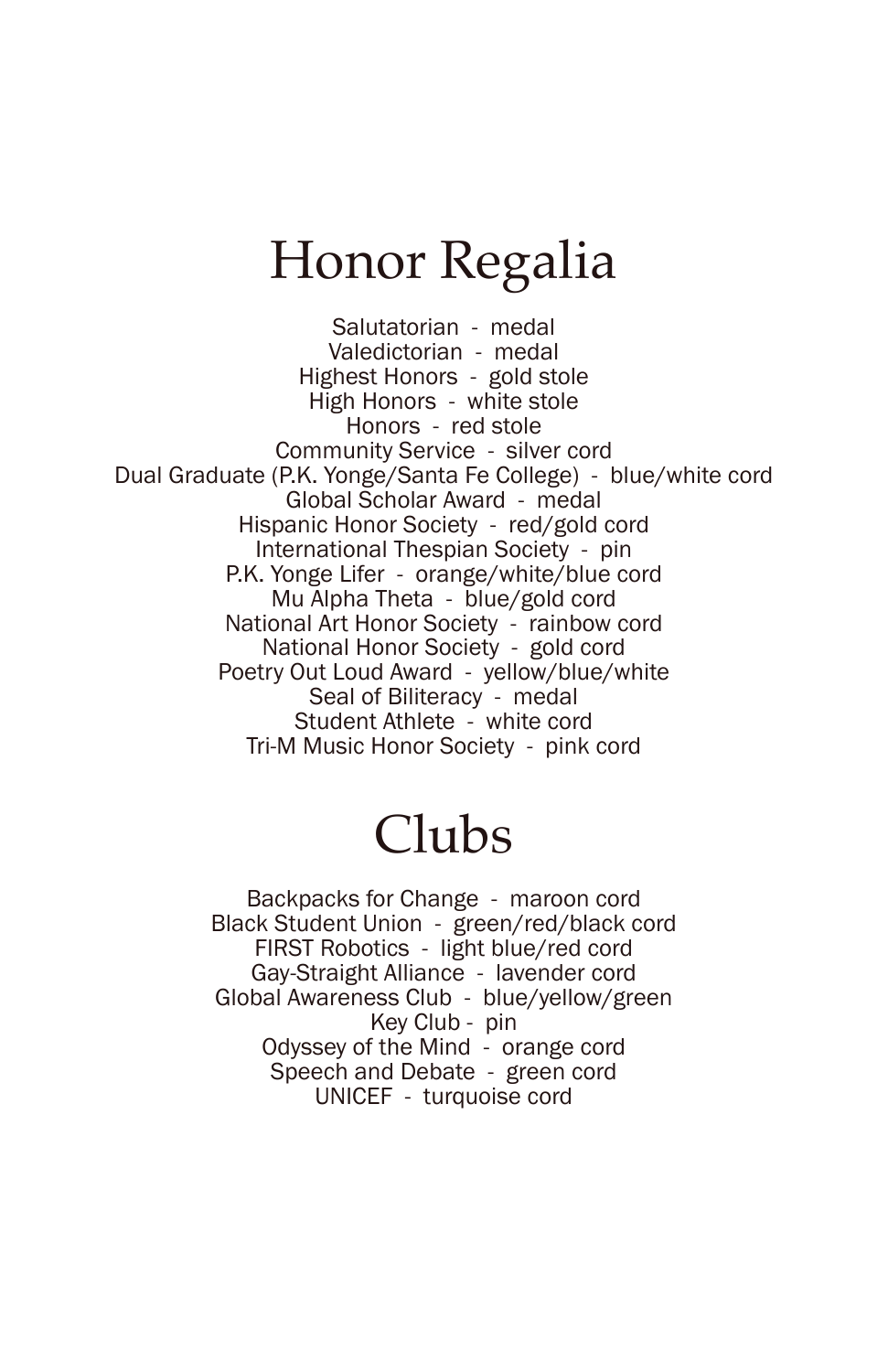# P.K. Yonge Alma Mater

*Oh P.K. Yonge our Alma Mater, We raise our voices in song. Together we sing thy name again, In loyal faith forever strong. The blue and white in beauty shining, Shall lead us on to victory. United today we sing thy praises, Oh P.K. Yonge to thee.*

# Go Blue Wave!